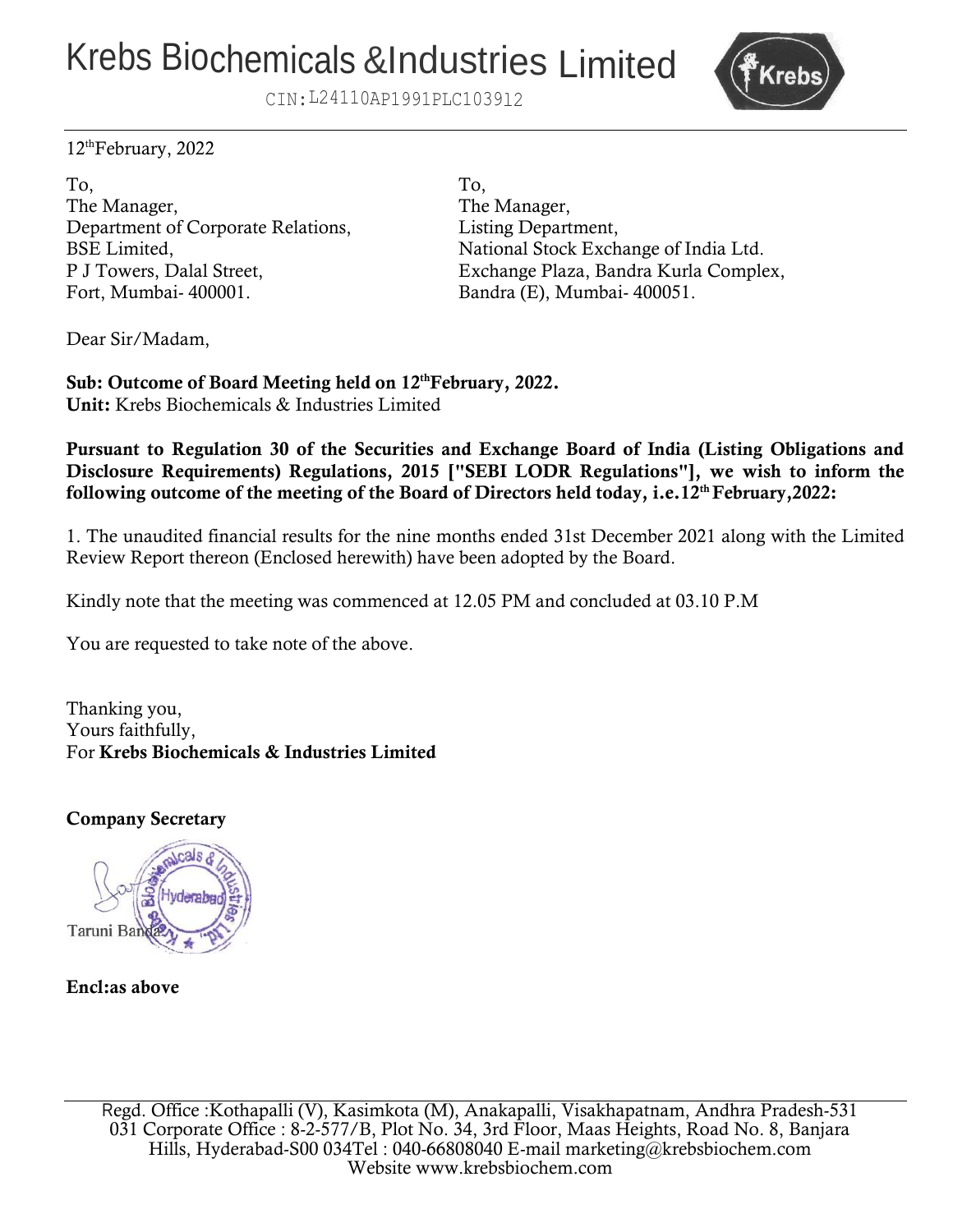#### **KREBS BIOCHEMICALS & INDUSTRIES LIMITED CIN:L24110AP1991PLC103912 Registered Office: Kothapalli Village, Kasimkota Mandal, Anakapalli, Visakhapatnam, Andhra Pradesh - 531 031 Corporate Office: 8-2-577/B, Plot No:34, 3rd Floor, Maas Heights, Road No: 8, Banjara Hills, Hyderabad - 500 034**

#### **STATEMENT OF STANDALONE FINANCIAL RESULTS FOR THE QUARTER AND NINE MONTHS ENDED DECEMBER 31, 2021**

|                |                                                                                                                                                                                                                                                                                                                                                                             |                          |                          |                          |                                          |                          | (Rs. In lacs)     |  |  |  |
|----------------|-----------------------------------------------------------------------------------------------------------------------------------------------------------------------------------------------------------------------------------------------------------------------------------------------------------------------------------------------------------------------------|--------------------------|--------------------------|--------------------------|------------------------------------------|--------------------------|-------------------|--|--|--|
|                | SI.No Particulars                                                                                                                                                                                                                                                                                                                                                           | <b>Quarter Ended</b>     |                          |                          | <b>Nine Months Ended</b>                 |                          | <b>Year Ended</b> |  |  |  |
|                |                                                                                                                                                                                                                                                                                                                                                                             | 31.12.2021               | 30.09.2021               | 31.12.2020               | 31.12.2021                               | 31.12.2020               | 31.03.2021        |  |  |  |
|                |                                                                                                                                                                                                                                                                                                                                                                             | (Un Audited)             | (Un Audited)             | (Un Audited)             | (Un Audited)                             | (Un Audited)             | (Audited)         |  |  |  |
|                | PART-1                                                                                                                                                                                                                                                                                                                                                                      |                          |                          |                          |                                          |                          |                   |  |  |  |
| 1              | <b>Revenue from Operations</b>                                                                                                                                                                                                                                                                                                                                              |                          |                          |                          |                                          |                          |                   |  |  |  |
|                | a) Net Sales / Income from Operations                                                                                                                                                                                                                                                                                                                                       | 1,809.47                 | 1,164.59                 | 646.04                   | 3,513.57                                 | 2,553.22                 | 3,860.64          |  |  |  |
|                | b) Other Operating Income                                                                                                                                                                                                                                                                                                                                                   | 371.53                   | 33.42                    | 311.77                   | 540.99                                   | 1,230.90                 | 1,509.40          |  |  |  |
| 2              | Other Income                                                                                                                                                                                                                                                                                                                                                                | 20.13                    | 13.20                    | 5.55                     | 36.30                                    | 17.71                    | 62.13             |  |  |  |
| 3              | Total Income from operations (1+2)                                                                                                                                                                                                                                                                                                                                          | 2,201.13                 | 1,211.21                 | 963.36                   | 4,090.86                                 | 3,801.83                 | 5,432.17          |  |  |  |
| 4              | <b>Expenses</b>                                                                                                                                                                                                                                                                                                                                                             |                          |                          |                          |                                          |                          |                   |  |  |  |
|                | a) Cost of Material Consumed                                                                                                                                                                                                                                                                                                                                                | 1,641.78                 | 935.05                   | 255.40                   | 3,018.91                                 | 1,958.59                 | 2,562.26          |  |  |  |
|                | b) Changes in Inventories of Finished goods, Work-In-Progress                                                                                                                                                                                                                                                                                                               | (86.80)                  | (219.15)                 | 225.08                   | (374.38)                                 | (258.00)                 | 32.49             |  |  |  |
|                | c) Employee Benefits Expenses                                                                                                                                                                                                                                                                                                                                               | 419.96                   | 335.84                   | 387.36                   | 1,086.55                                 | 1,180.48                 | 1,582.78          |  |  |  |
|                | d) Finance Costs                                                                                                                                                                                                                                                                                                                                                            | 182.34                   | 177.64                   | 142.88                   | 511.13                                   | 478.58                   | 627.90            |  |  |  |
|                | e) Depreciation and Amortisation Expense                                                                                                                                                                                                                                                                                                                                    | 141.60                   | 141.60                   | 123.69                   | 424.80                                   | 371.06                   | 512.40            |  |  |  |
|                | f) Other Manufacturing Expenses                                                                                                                                                                                                                                                                                                                                             | 1,024.77                 | 843.60                   | 578.98                   | 2,411.80                                 | 1,982.35                 | 2,628.48          |  |  |  |
|                | g) Other Expenses                                                                                                                                                                                                                                                                                                                                                           | 171.57                   | 81.48                    | 75.99                    | 333.35                                   | 225.97                   | 321.72            |  |  |  |
|                | <b>Total Expenses (4)</b>                                                                                                                                                                                                                                                                                                                                                   | 3,495.22                 | 2,296.06                 | 1,789.38                 | 7,412.16                                 | 5,939.03                 | 8,268.03          |  |  |  |
| 5              | Profit / (Loss) before exceptional items and tax (3±4)                                                                                                                                                                                                                                                                                                                      | (1, 294.09)              | (1,084.85)               | (826.02)                 | (3,321.30)                               | (2, 137.20)              | (2,835.86)        |  |  |  |
| 6              | <b>Exceptional Items:</b>                                                                                                                                                                                                                                                                                                                                                   |                          |                          | $\sim$                   |                                          |                          |                   |  |  |  |
| $\overline{ }$ | Profit / (Loss) before Tax $(5 \pm 6)$                                                                                                                                                                                                                                                                                                                                      | (1,294.09)               | (1,084.85)               | (826.02)                 | (3,321.30)                               | (2, 137.20)              | (2,835.86)        |  |  |  |
| 8              | <b>Tax Expense</b>                                                                                                                                                                                                                                                                                                                                                          |                          |                          |                          |                                          |                          |                   |  |  |  |
|                | a) Current Tax                                                                                                                                                                                                                                                                                                                                                              | $\overline{\phantom{a}}$ | $\sim$                   | $\sim$                   | $\overline{\phantom{a}}$                 |                          |                   |  |  |  |
|                | b) Deferred Tax                                                                                                                                                                                                                                                                                                                                                             | $\sim$                   | $\sim$                   | $\overline{\phantom{a}}$ | $\sim$                                   | $\mathbf{r}$             |                   |  |  |  |
| 9              | Profit / (Loss) for the period $(7 \pm 8)$                                                                                                                                                                                                                                                                                                                                  | (1,294.09)               | (1,084.85)               | (826.02)                 | (3,321.30)                               | (2, 137.20)              | (2,835.86)        |  |  |  |
| 10             | Other Comprehensive Income (OCI)                                                                                                                                                                                                                                                                                                                                            |                          |                          |                          |                                          |                          |                   |  |  |  |
| j.             | Items that will not be reclassified to profit or Loss                                                                                                                                                                                                                                                                                                                       | $\sim$                   | ٠                        | $\overline{\phantom{a}}$ | $\overline{\phantom{a}}$                 | $\overline{\phantom{a}}$ | 25.51             |  |  |  |
| ii.            | Income tax relating to items that will not be reclassified to profit or Loss                                                                                                                                                                                                                                                                                                |                          |                          | $\sim$                   |                                          |                          |                   |  |  |  |
| iii            | Items that will be reclassified to profit or Loss                                                                                                                                                                                                                                                                                                                           | $\sim$                   | (4.17)                   | $\blacksquare$           | (4.17)                                   | $\overline{\phantom{a}}$ | (8.25)            |  |  |  |
| iv             | Income tax relating to items that will be reclassified to profit or Loss                                                                                                                                                                                                                                                                                                    | $\sim$                   |                          | $\sim$                   |                                          | $\overline{\phantom{a}}$ |                   |  |  |  |
|                | Total Other Comprehensive Income (Net of Tax)                                                                                                                                                                                                                                                                                                                               | $\overline{\phantom{a}}$ | (4.17)                   | $\overline{\phantom{a}}$ | (4.17)                                   | $\overline{\phantom{a}}$ | 17.26             |  |  |  |
| 11             | Total Comprehensive Income for the period( $9 \pm 10$ )<br>(Comprising Profit (Loss) and other Comprehensive Income for the period)                                                                                                                                                                                                                                         | (1,294.09)               | (1,089.02)               | (826.02)                 | (3,325.47)                               | (2, 137.20)              | (2,818.60)        |  |  |  |
| 12             | Paid-up Equity Share Capital (Face Value Rs. 10/- each)                                                                                                                                                                                                                                                                                                                     | 2,156.06                 | 2,156.06                 | 1,962.06                 | 2,156.06                                 | 1,962.06                 | 1,962.06          |  |  |  |
| 13             | Other Equity excluding Revaluation Reserve                                                                                                                                                                                                                                                                                                                                  | $\overline{\phantom{a}}$ | $\overline{\phantom{a}}$ | $\overline{\phantom{a}}$ | $\blacksquare$                           | $\overline{\phantom{a}}$ | (7, 340.43)       |  |  |  |
| 14             | Earning Per Share (of Rs.10/- each) (not Annualised)                                                                                                                                                                                                                                                                                                                        |                          |                          |                          |                                          |                          |                   |  |  |  |
|                | a) Basic                                                                                                                                                                                                                                                                                                                                                                    | (6.00)                   | (5.05)                   | (4.21)                   | (15.42)                                  | (10.89)                  | (14.37)           |  |  |  |
|                | b) Diluted                                                                                                                                                                                                                                                                                                                                                                  | (6.00)                   | (5.05)                   | (4.21)                   | (15.42)                                  | (10.89)                  | (14.37)           |  |  |  |
| 15             | Net Worth (including Retained Earnings)                                                                                                                                                                                                                                                                                                                                     |                          |                          | $\overline{\phantom{a}}$ |                                          |                          | (4, 273.29)       |  |  |  |
|                | See accompanying notes to the Financial results                                                                                                                                                                                                                                                                                                                             |                          |                          |                          |                                          |                          |                   |  |  |  |
| $\mathbf{1}$   | The above results have been reviewed by the Audit Committee at its meeting held on 12th February, 2022 and approved by the Board of Directors of the Company at its meeting<br>held on 12th February, 2022. The results are subjected to limited review by statutory auditors.                                                                                              |                          |                          |                          |                                          |                          |                   |  |  |  |
| 2              | The Company is operating in one segment only hence no segment results have been disclosed.                                                                                                                                                                                                                                                                                  |                          |                          |                          |                                          |                          |                   |  |  |  |
| 3              | The company has considered the possible effects that may result from the pandemic relating to Covid 19 on the carrying amounts of receivables, inventories, property, plant and                                                                                                                                                                                             |                          |                          |                          |                                          |                          |                   |  |  |  |
|                |                                                                                                                                                                                                                                                                                                                                                                             |                          |                          |                          |                                          |                          |                   |  |  |  |
|                | equipment and intangible assets. In developing the assumptions relating to the future possible uncertainties in the global economic conditions, the Company has, at the date of                                                                                                                                                                                             |                          |                          |                          |                                          |                          |                   |  |  |  |
|                | approval of these standalone financial results, used internal and external sources of information, including economic forecasts and estimates from market sources, on the expected                                                                                                                                                                                          |                          |                          |                          |                                          |                          |                   |  |  |  |
|                | future performance of the company. On the basis of evaluation and current indicators of future economic conditions, the Company expects to recover the carrying amounts of these                                                                                                                                                                                            |                          |                          |                          |                                          |                          |                   |  |  |  |
|                | assets and does not anticipate any impairment to these financial and non -financial assets. However, the impact assessment of Covid-19 is a continuing process, given the                                                                                                                                                                                                   |                          |                          |                          |                                          |                          |                   |  |  |  |
|                | uncertainties associated with its nature and duration. The company will continue to monitor any material changes to future economic conditions.                                                                                                                                                                                                                             |                          |                          |                          |                                          |                          |                   |  |  |  |
| 4              | The above financial results are prepared in accordance with IND AS notified under the Company (Indian Accounting Standards) Rules, 2015.                                                                                                                                                                                                                                    |                          |                          |                          |                                          |                          |                   |  |  |  |
|                | Digitally signed by PABITRAKUMAR KALIPADA<br>BHATTACHARYYA<br>PABITRAKUMAR<br>DN: c=IN, o=PERSONAL,<br>pseudonym=8a3a8a7047d56d6e17c345245b<br>6bacaa92e619d206dd9db030bd442f52e48,<br>KALIPADA<br>postalCode=396195.st=GUJARAT.<br>JalNumher=26fa7fc0h4eh356427cf18fe6e56e<br><b>BHATTACHARYYA</b> 64560119574407d9d97oaff83dd6b41e7f8<br>Date: 2022.02.12 15:09:39 +05'30 |                          |                          |                          |                                          |                          |                   |  |  |  |
|                | Pabitrakumar Kalipada Bhattacharyya                                                                                                                                                                                                                                                                                                                                         |                          |                          |                          |                                          |                          |                   |  |  |  |
|                | Place: Mumbai<br>Date: 12.02.2022                                                                                                                                                                                                                                                                                                                                           |                          |                          |                          | <b>Managing Director</b><br>DIN:07131152 |                          |                   |  |  |  |
|                |                                                                                                                                                                                                                                                                                                                                                                             |                          |                          |                          |                                          |                          |                   |  |  |  |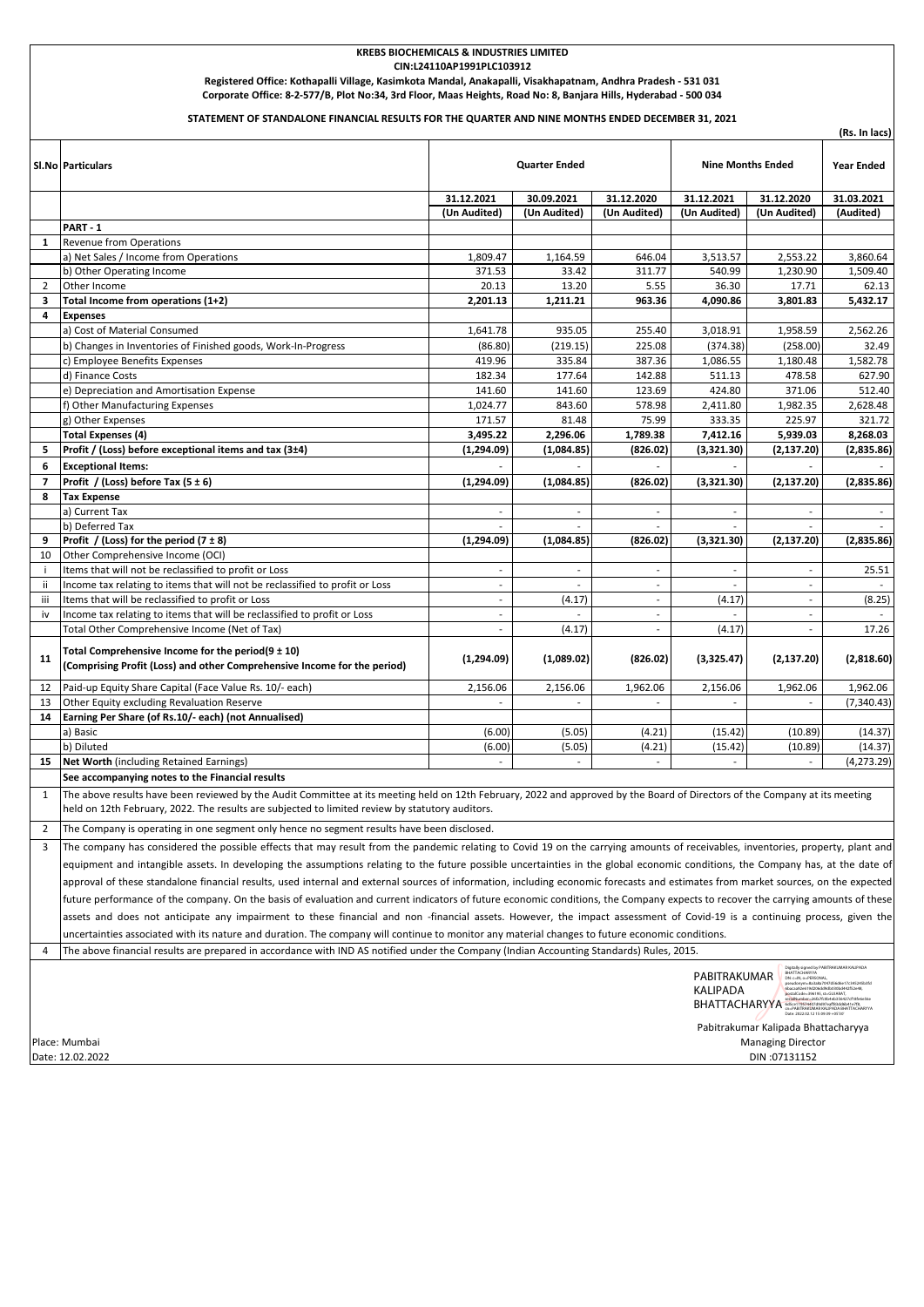#### **KREBS BIOCHEMICALS & INDUSTRIES LIMITED CIN:L24110AP1991PLC103912**

**Registered Office: Kothapalli Village, Kasimkota Mandal, Anakapalli, Visakhapatnam, Andhra Pradesh - 531 031 Corporate Office: 8-2-577/B, Plot No:34, 3rd Floor, Maas Heights, Road No: 8, Banjara Hills, Hyderabad - 500 034**

**Additional disclosures as per Regulation 52(4) of SEBI (Listing Obligations and Disclosure Requirements) Regulations, 2015:**

| SI<br>No                            | <b>Particulars</b>                                                                                                                                                                                                                                                                                                                                       | As at 31-12-2021 |           | As at 31-03-2021         |            |  |  |  |  |
|-------------------------------------|----------------------------------------------------------------------------------------------------------------------------------------------------------------------------------------------------------------------------------------------------------------------------------------------------------------------------------------------------------|------------------|-----------|--------------------------|------------|--|--|--|--|
|                                     | 1 Debt-equity ratio [no.of times]*                                                                                                                                                                                                                                                                                                                       | (3.52)           |           | (2.37)                   |            |  |  |  |  |
|                                     | $2 i$ ) Last due date for the payment of dividend of Non-convertible Redeemable<br>preference shares (NCRPS)                                                                                                                                                                                                                                             |                  |           |                          |            |  |  |  |  |
|                                     | a) 9% Non-Convertible Redeemable Preference Shares (Issued on 05-02-2020)                                                                                                                                                                                                                                                                                | NA               |           | ΝA                       |            |  |  |  |  |
|                                     | ii) Whether Dividend has been paid on due dates                                                                                                                                                                                                                                                                                                          | <b>NA</b>        |           | <b>NA</b>                |            |  |  |  |  |
|                                     |                                                                                                                                                                                                                                                                                                                                                          |                  |           |                          |            |  |  |  |  |
|                                     | 3 i) Last due date for the repayment of principal of NCRPS                                                                                                                                                                                                                                                                                               | <b>NA</b>        |           | NA                       |            |  |  |  |  |
|                                     | ii) Whether principal has been repaid on due dates                                                                                                                                                                                                                                                                                                       | <b>NA</b>        |           | <b>NA</b>                |            |  |  |  |  |
|                                     |                                                                                                                                                                                                                                                                                                                                                          |                  |           |                          |            |  |  |  |  |
|                                     | 4 Next due date and amount for payment of dividend of NCRPS                                                                                                                                                                                                                                                                                              | (Rs.Lacs)        | Date      | (Rs.Lacs)                | Date       |  |  |  |  |
|                                     | a) 9% Non-Convertible Redeemable Preference Shares (Issued on 05-02-2020)                                                                                                                                                                                                                                                                                | <b>NA</b>        | <b>NA</b> | ΝA                       | ΝA         |  |  |  |  |
|                                     | 5 Next due date and amount for the repayment of principal of NCRPS (falling due within<br>next one year period)                                                                                                                                                                                                                                          |                  |           |                          |            |  |  |  |  |
|                                     | a) 9% Non-Convertible Redeemable Preference Shares (Issued on 05-02-2020)                                                                                                                                                                                                                                                                                | <b>NA</b>        | NA        | <b>NA</b>                | <b>NA</b>  |  |  |  |  |
|                                     | 6 Next due date and amount for the repayment of principal of CPs (falling due within<br>next one year period)                                                                                                                                                                                                                                            | NA               | <b>NA</b> | ΝA                       | ΝA         |  |  |  |  |
|                                     |                                                                                                                                                                                                                                                                                                                                                          | As at 31-12-2021 |           | As at 31-03-2021         |            |  |  |  |  |
|                                     | <b>Particulars</b>                                                                                                                                                                                                                                                                                                                                       | (Rs.Lacs)        |           | (Rs.Lacs)                |            |  |  |  |  |
|                                     | 7 Debt Service Coverage ratio **                                                                                                                                                                                                                                                                                                                         | (0.10)           |           | (0.16)                   |            |  |  |  |  |
|                                     |                                                                                                                                                                                                                                                                                                                                                          |                  |           |                          |            |  |  |  |  |
|                                     | 8 Interest Service coverage ratio ***                                                                                                                                                                                                                                                                                                                    | (5.50)           |           | (3.52)                   |            |  |  |  |  |
|                                     | 9 Outstanding redeemable preference shares (quantity and value)                                                                                                                                                                                                                                                                                          |                  |           |                          |            |  |  |  |  |
|                                     | Quantity                                                                                                                                                                                                                                                                                                                                                 | 130.00           |           | 30.00                    |            |  |  |  |  |
|                                     | Value                                                                                                                                                                                                                                                                                                                                                    | 13,000.00        |           | 3,000.00                 |            |  |  |  |  |
|                                     | 10 Capital redemption reserve/debenture redemption reserve                                                                                                                                                                                                                                                                                               |                  |           |                          |            |  |  |  |  |
|                                     |                                                                                                                                                                                                                                                                                                                                                          |                  |           |                          |            |  |  |  |  |
|                                     | 11 Net Worth****                                                                                                                                                                                                                                                                                                                                         | (7,491.93)       |           |                          | (5,417.76) |  |  |  |  |
|                                     | 12 Net Profit/(Loss) after tax (Including Other comprehensive Income)                                                                                                                                                                                                                                                                                    |                  |           |                          | (2,818.60) |  |  |  |  |
|                                     |                                                                                                                                                                                                                                                                                                                                                          | (3,325.47)       |           |                          |            |  |  |  |  |
|                                     | 13 Earning per share                                                                                                                                                                                                                                                                                                                                     | (15.42)          |           | (14.37)                  |            |  |  |  |  |
| Note:                               |                                                                                                                                                                                                                                                                                                                                                          |                  |           |                          |            |  |  |  |  |
|                                     | $1$ <sup>*</sup> Debt-Equity Ratio = Total Borrowings divided by Equity                                                                                                                                                                                                                                                                                  |                  |           |                          |            |  |  |  |  |
| $\overline{2}$                      | ** DSCR = EBITDA (Earnings before interest, Tax, depreciation and Amortization) divided by (Interest expenses & principal amount                                                                                                                                                                                                                         |                  |           |                          |            |  |  |  |  |
| 3                                   | on Short & Long Tem barrowings)                                                                                                                                                                                                                                                                                                                          |                  |           |                          |            |  |  |  |  |
| 4                                   | *** ISCR = Profit before interest and exceptional items divided by interest expense<br>**** Net worth as per section 2(57) of Companies Act, 2013 (aggregate value of the paid-up share capital and all reserves created                                                                                                                                 |                  |           |                          |            |  |  |  |  |
|                                     | out of the profits and securities premium account, after deducting the aggregate value of the accumulated losses, deferred                                                                                                                                                                                                                               |                  |           |                          |            |  |  |  |  |
|                                     | expenditure and miscellaneous expenditure not written off, as per the audited balance sheet, but does not include reserves                                                                                                                                                                                                                               |                  |           |                          |            |  |  |  |  |
|                                     | created out of revaluation of assets, write-back of depreciation and amalgamation).                                                                                                                                                                                                                                                                      |                  |           |                          |            |  |  |  |  |
|                                     | 5 The above results have been reviewed by the Audit Committee at its meeting held on 12th February, 2022 and approved by the<br>Board of Directors of the Company at its meeting held on 12th February, 2022. The results are subjected to limited review by<br>statutory auditors.                                                                      |                  |           |                          |            |  |  |  |  |
|                                     | .<br>Digitally signed by PABITRAKUMAR KALIPADA<br>BHATTACHARYYA<br>PABITRAKUMAR<br>DN: c=IN, o=PERSONAL,<br>pseudonym=8a3a8a7047d56d6e17c345245b3fd6baca<br>KALIPADA<br>92e619d206dd9db030bd442f52e48.<br>postalCode=396195, st=GUJARAT,<br>serialNumber=26fa7fc0b4eb356427cf18fe6e56e6d5ce1<br>BHATTACHARYYA 19574070307-078346641e718, cn-PABITRAKUMAR |                  |           |                          |            |  |  |  |  |
| Pabitrakumar Kalipada Bhattacharyya |                                                                                                                                                                                                                                                                                                                                                          |                  |           |                          |            |  |  |  |  |
| Place: Mumbai                       |                                                                                                                                                                                                                                                                                                                                                          |                  |           | <b>Managing Director</b> |            |  |  |  |  |
|                                     | Date:12.02.2022                                                                                                                                                                                                                                                                                                                                          | DIN:07131152     |           |                          |            |  |  |  |  |